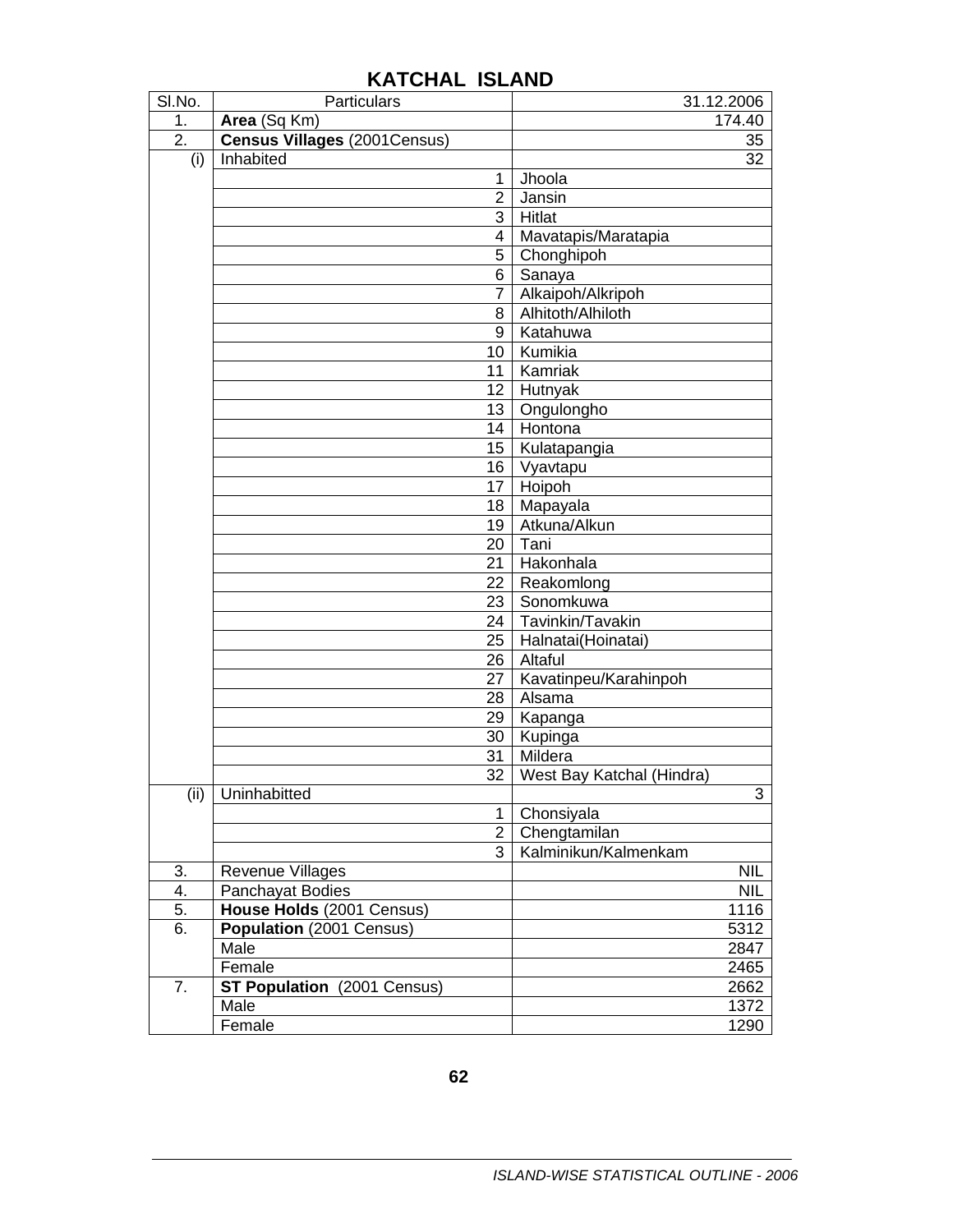| 8.    | <b>Language Spoken</b>                         | Nicobari, Hindi, Tamil & Telugu |  |
|-------|------------------------------------------------|---------------------------------|--|
| 9.    | <b>Main Religion</b>                           | Hinduism, Christianity & Islam  |  |
| 10.   | <b>Occupation - Main Workers (2001 Census)</b> |                                 |  |
| (i)   | Cultivators                                    | 8                               |  |
| (ii)  | <b>Household Industries</b>                    | 606                             |  |
| (iii) | <b>Other Workers</b>                           | 1060                            |  |
| 11.   | Villages provided with piped water             | 9                               |  |
|       | supply                                         |                                 |  |
| 12.   | <b>Health Service</b>                          |                                 |  |
| (a)   | <b>Institutions</b>                            |                                 |  |
| (i)   | <b>Primary Health Centre</b>                   | 1                               |  |
| (ii)  | Sub Centre                                     | 4                               |  |
| (b)   | <b>Health Manpower</b>                         |                                 |  |
| (i)   | <b>Doctors</b>                                 | 2                               |  |
| (ii)  | Nurses/Midwives/LHVs                           | 10                              |  |
| (iii) | <b>Para Medical Staff</b>                      | 29                              |  |
| (c)   | <b>Bed Strength</b>                            | 10                              |  |
| 13.   | <b>Civil Supplies</b>                          |                                 |  |
| (i)   | Fair Price Shops                               | 1                               |  |
| (ii)  | Ration Card Holder(APL+Temp)                   | 1344                            |  |
| (iii) | Quantity of Rice Allotted (M.T.)               | 27000                           |  |
| (iv)  | Quantity of Sugar Allotted (M.T.)              | 6000                            |  |
| (v)   | Quantity of Wheat Allotted(M.T.)               |                                 |  |
| 14.   | <b>Education</b>                               |                                 |  |
| (a)   | <b>Institutions</b>                            |                                 |  |
| (i)   | <b>Primary School</b>                          | 6                               |  |
| (ii)  | Middle School                                  | $\overline{2}$                  |  |
| (iii) | Secondary School                               | $\overline{2}$                  |  |
| (iv)  | Sr. Secondary School                           | 1                               |  |
| (b)   | <b>Enrolment</b>                               |                                 |  |
| (i)   | <b>Primary School</b>                          | <b>NF</b>                       |  |
| (ii)  | Middle School                                  | 115                             |  |
| (iii) | Secondary School                               | 138                             |  |
| (iv)  | Sr. Secondary School                           | 145                             |  |
| (c)   | <b>Teaching Staff</b>                          |                                 |  |
| (i)   | <b>Primary School</b>                          | NF                              |  |
| (ii)  | Middle School                                  | 5                               |  |
| (iii) | Secondary School                               | 12 <sup>2</sup>                 |  |
| (iv)  | Sr. Secondary School                           | 10                              |  |
| 15.   | <b>Social Welfare</b>                          |                                 |  |
| (i)   | <b>Balwadi Centre</b>                          | 1                               |  |
| (ii)  | <b>Craft Centre</b>                            | $\overline{1}$                  |  |
| 16.   | <b>Electricity</b>                             |                                 |  |
| (i)   | Villages electrified                           | 30                              |  |
| (ii)  | <b>Electric Connections provided</b>           | 392                             |  |
| 17.   | <b>Agriculture</b>                             |                                 |  |
| (i)   | Cultivable Area                                | 6985                            |  |
| (ii)  | Main Crops                                     | Coconut, Arecanut, Rubber &     |  |
|       |                                                | Cashewnut                       |  |
| (iii) | <b>Irrigation Sources</b>                      | NIL                             |  |
|       | <b>Industries</b>                              |                                 |  |
|       | <b>Industries Registered</b>                   | $\overline{2}$                  |  |